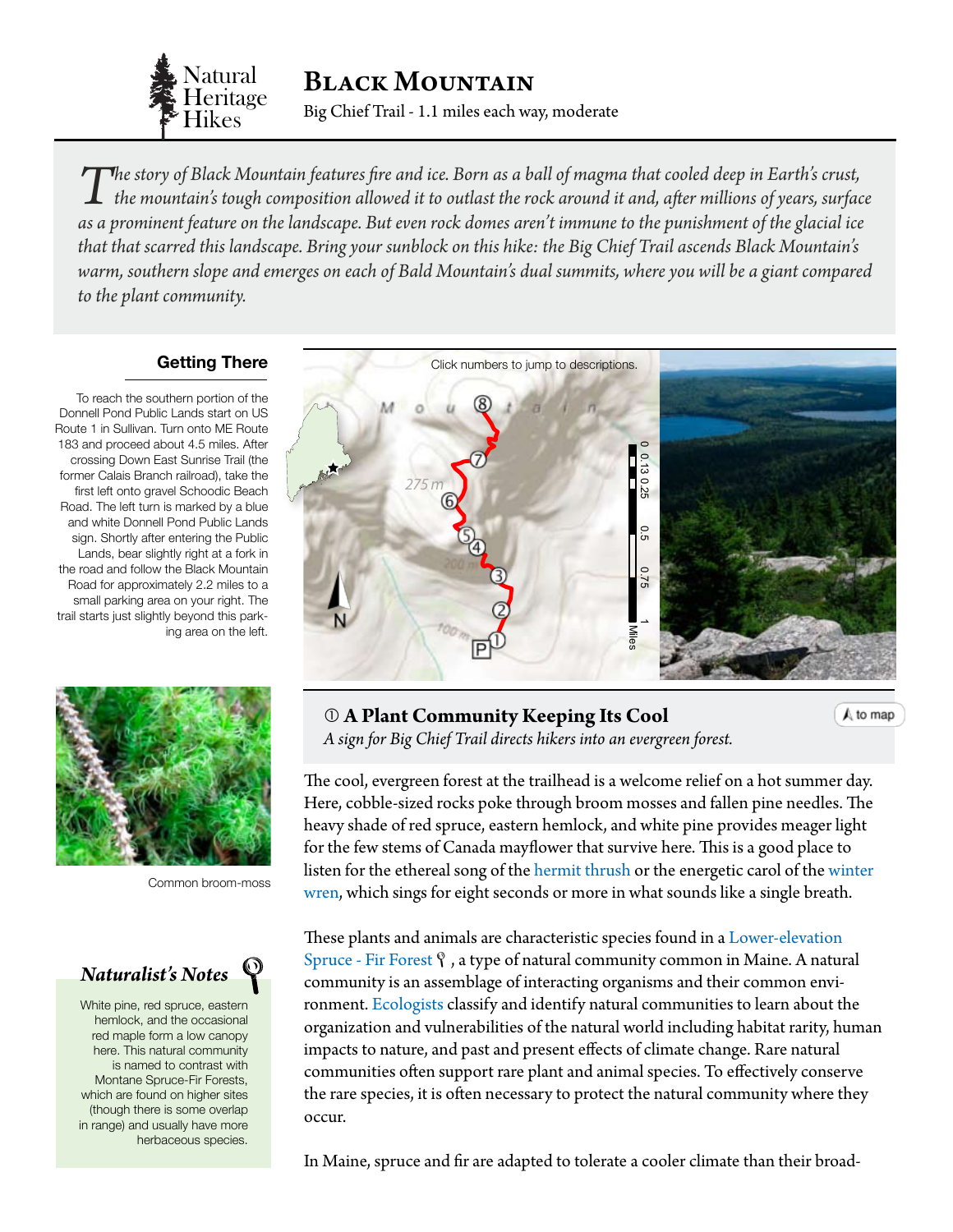

Red Oak leaves

# *Naturalist's Notes*

Bracken fern, wild sarsaparilla, wild oats, hairy solomon's seal, and starflower grow beneath mid-story striped maple here.

# **Kid's Corner**

Learn to tell sugar maple from red maple! Pick up a maple leaf. Are the notches between the lobes round, or do they come to a point? Sugar maple has round notches, but red maple has pointy ones.



Canada mayflower (top) and hayscented fern (bottom)

leaved relatives. As cold air sinks into this valley, it becomes cooler than neighboring slopes, especially in winter. Cold air combined with thin, rocky, nutrient-poor soil on a gentle slope creates ideal conditions for this Lower-elevation Spruce – Fir Forest.

 **Heating... Up!** *-68.104925, 44.578478 At 0.1 miles, the forest transitions from evergreen to broadleaved.*

 $A$  to map

 $A$  to map

Sporadic dapples of sunlight widen into pools, welcoming a diversity of herbs  $\gamma$  into the [understory](#page-4-0). Large [northern red oaks](http://dendro.cnre.vt.edu/dendrology/syllabus/factsheet.cfm?ID=38) become prevalent in the canopy, growing beside [quaking aspen](http://dendro.cnre.vt.edu/dendrology/syllabus/factsheet.cfm?ID=160) and maples  $\mathcal{A}$ .

The presence of [red oak](http://dendro.cnre.vt.edu/dendrology/syllabus/factsheet.cfm?ID=38) and northern hardwood trees (such as birch and maple) distinguishes this [Oak - Northern Hardwoods Forest](http://www.maine.gov/dacf/mnap/features/communities/redoakhardwoodpineforest.htm) from other forest communities. Red oak tends to occur on warm, dry sites here in Maine. Orient yourself using [the map above.](#page-0-0) What side of the mountain are you climbing? In the northern hemisphere, south-facing slopes, because they receive more direct sunlight, are generally warmer and drier than north-facing slopes. This makes them well-suited for Oak - Northern Hardwoods Forests, which are typically found on sheltered hillsides at low elevations, in warm, well-drained places. Red oak is the northernmost oak species occurring in Maine, but even it can't tolerate the colder climate of northern and western Maine, where it is rare.

*At 0.25 miles, the trail ambles up a short rocky slope, consisting of boulders ranging in size from a small suitcase to a golf cart.*

 **The Secret Lives of Plants** *-68.104607, 44.579466 At the top of the slope, the ground levels out and the trail slices through a glade of small, single green leaves emerging in high density from the leaf litter.*

Canada mayflower plants appear to consist of a single leaf, but this plant is deceptive. Many of the single leaves here are connected by an underground stem called a rhizome, which unites them into much larger plants. Only where Canada mayflower emerges from the ground as two or three leaves will you find it flowering.

Soon the trail passes through a pool of light beneath a gap in the canopy where yellow-green hayscented ferns cover the forest floor. Like Canada mayflower, hayscented ferns are connected by a network of rhizomes. But competition for space here in the light is ruthless. Hayscented ferns release chemical toxins into the soil that inhibit the growth of other plants, including tree seedlings that might shade them out. This adaptation is called allelopathy.

*At 0.4 miles, the trail swings left to snake around rocky ledges* where red spruce once again dominates the canopy. On this higher, steeper, more exposed slope, fallen trees litter the [understory.](#page-4-0) Small amounts of bracken fern, lowbush blueberry, and bunchberry can be found here, having inherited the light from the toppled trees.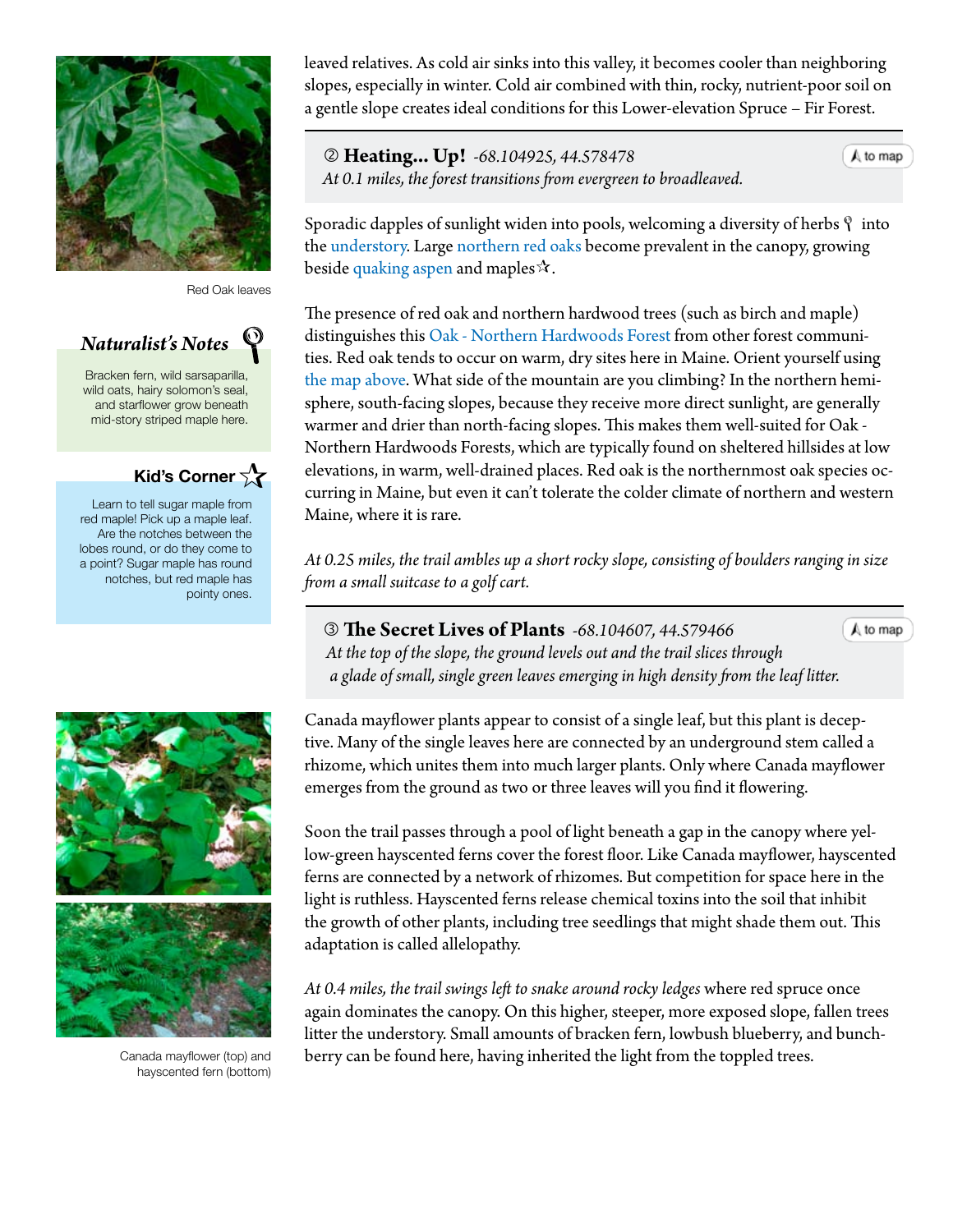

This is quartz monzonite, a granite-like rock consisting of feldspar and quartz, but with considerably less quartz than granite.





Left to right: lowbush blueberry, rhodora, common juniper



Tunk Lake



Close-up of Low Elevation Bald

## *Naturalist's Notes* **Ice Beats Rock** *-68.106181, 44.581162*

 *At 0.4 miles, the trail climbs a second rocky slope.*

The blocky rocks that have settled here make the slope resemble a pile of massive ice cubes.

Black Mountain  $\gamma$  originated as a pluton, or a rising mass of magma traveling up from Earth's liquid mantle. It cooled, hardening into rock, before it reached Earth's surface. Millions of years of weathering and erosion removed the softer rock around it, relieving it of some of the pressure that was holding it together. The release of pressure allowed the rock to fracture in layers, like the layers of an onion.

What happens if you allow water to freeze in a closed container? Because water expands as it freezes, it deforms or breaks the material that confines it. When water seeps into fractures in rock and freezes, it wedges the rock apart, breaking it into smaller pieces. In this case, the rock has broken into cubic boulders that have tumbled into a talus slope.

Even the hearty spruce thins atop the talus, and the understory becomes thick with lowbush blueberry, black huckleberry, sheep laurel, rhodora, and common juniper.

 **The Work of Glaciers***-68.107563, 44.582244 Within about 50 feet, the trail crosses the first expanse of bald bedrock.*

 $\bigwedge$  to map

A to map

From here forward, hikers must be careful to follow rock cairns that mark the trail. The natural community ([Low Elevation Bald\)](http://www.maine.gov/dacf/mnap/features/communities/lowelevationbald.htm) is fragile enough to be damaged by footsteps. Between here and the top of the first summit, openings in the trees offer tremendous views of Tunk Lake to the south and east.

Like most of Maine's 5,000+ lakes and ponds, Tunk Lake is glacial in origin. Until approximately 16,000 years ago, what we now know as Black Mountain was beneath a thick, slowly moving sheet of ice. As the Laurentide Ice Sheet shifted through valleys, it scraped out basins, large and small. After global temperatures warmed and the glaciers retreated, these newly exposed basins filled with water, creating lakes and ponds.

Today, Tunk Lake is one of the cleanest lakes in Maine. It owes its pristine water and unspoiled scenery to the fact that its watershed is mostly contained within the Donnell Pond Public Reserve.

*From here, follow the row of cairns to the western summit of Black Mountain.*

<span id="page-2-0"></span> **Bald is Beautiful** *-68.107976, 44.583237 At the end of the first mile, stop on the western summit (marked by a trail sign) to admire the natural community.*

Some say that stress will make a person go bald; the same is true for bald mountain summits. The forces behind these treeless summits vary with elevation and climate,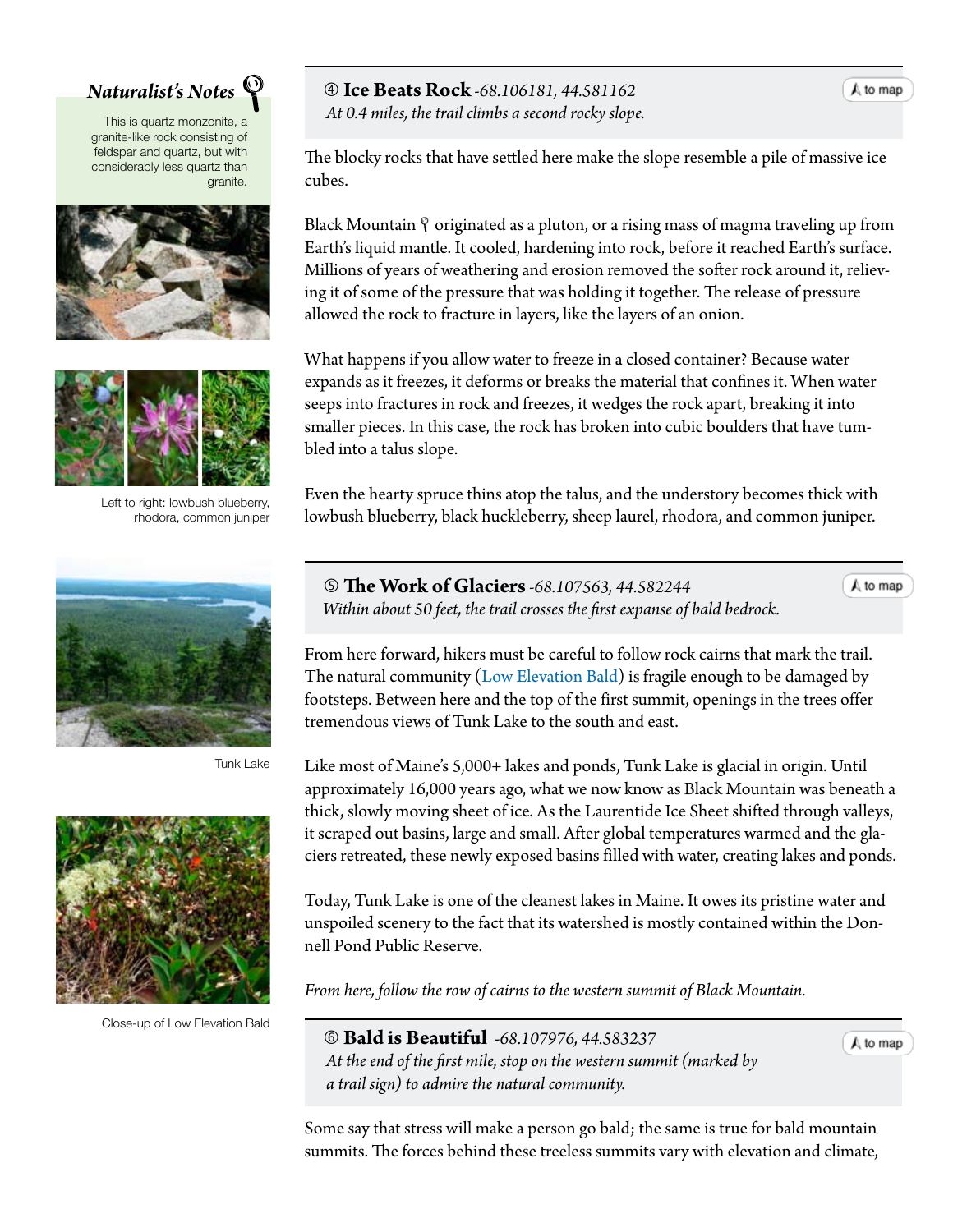

Black chokeberry (L), three-leaved cinquefoil (R)

but common stressors include drought, wind, and fire. [Low Elevation Balds](http://www.maine.gov/dacf/mnap/features/communities/lowelevationbald.htm), like this one, often follow fire. Fire kills mountaintop vegetation, causing it to release the soil held by its roots. Without roots holding it in place, the soil is more easily washed and blown away. In more sheltered spots like lower mountain slopes and valleys, soil accumulates quickly as lichens, mosses, and small plants help build up organic matter. Though lichens and low plants also establish themselves on barren mountain summits, relentless winds and a lack of moisture make soil accumulation a very slow process.

Visitors must stoop to get a good view of the natural community (Low Elevation Bald) on this summit; it is only a few inches tall. Low Elevation Balds are a mosaic of bare rock, herbs, and lichens. In patchy, dry soils, black chokeberry, three-leaved cinquefoil, lowbush blueberry, and common juniper grow close to the ground. Please stay on the trail.

Mountain holly



Black huckleberry, magnified

 **Off to See the Wizard** *-68.107658, 44.585098 At 0.8 miles, arrive in the forested gap between the two peaks.*

You can't see Wizard Pond from the trail, but a stream flowing from its outlet ambles though a cathedral of tall [red spruces](http://dendro.cnre.vt.edu/dendrology/syllabus/factsheet.cfm?ID=137) and [white cedars](http://dendro.cnre.vt.edu/dendrology/syllabus/factsheet.cfm?ID=118) where it crosses the trail. As you approach the stream, pay close attention to the forest; its age may surprise you. Protected on all sides by steep terrain, the forest near Wizard Pond is thought to be one of a few stands of unlogged old growth forest in the state.

You may wonder why these trees, presumably untouched by humans, are not larger. Forests near mountaintops, often rooted in thin soils, are subject to brutal winds that blow down large trees. Decaying trunks litter the forest here as evidence.

*From the stream, the trail winds steeply uphill,* first through Lower-elevation Spruce - Fir Forest and later over rocky ledges alternating with breast-high black huckleberry and mountain holly. Mountain holly is a shrub with purplish leaf stems (petioles); black huckleberry is best identified by the faint, golden sparkle of resin spots on the underside of its yellow-green leaves.

 **The View from the Top** *-68.105862, 44.587652 At 1.1 miles, arrive at the eastern summit.*

A to map

A to map

The summit of the east peak shares the same natural community as the west peak, but has more spectacular views. To the southeast, a peninsula juts out into Tunk Lake. To the southwest, a radio tower perched on the top of another peak (also part of Black Mountain). And in the distance to the northwest, a wind farm generates electricity atop Caribou Mountain.